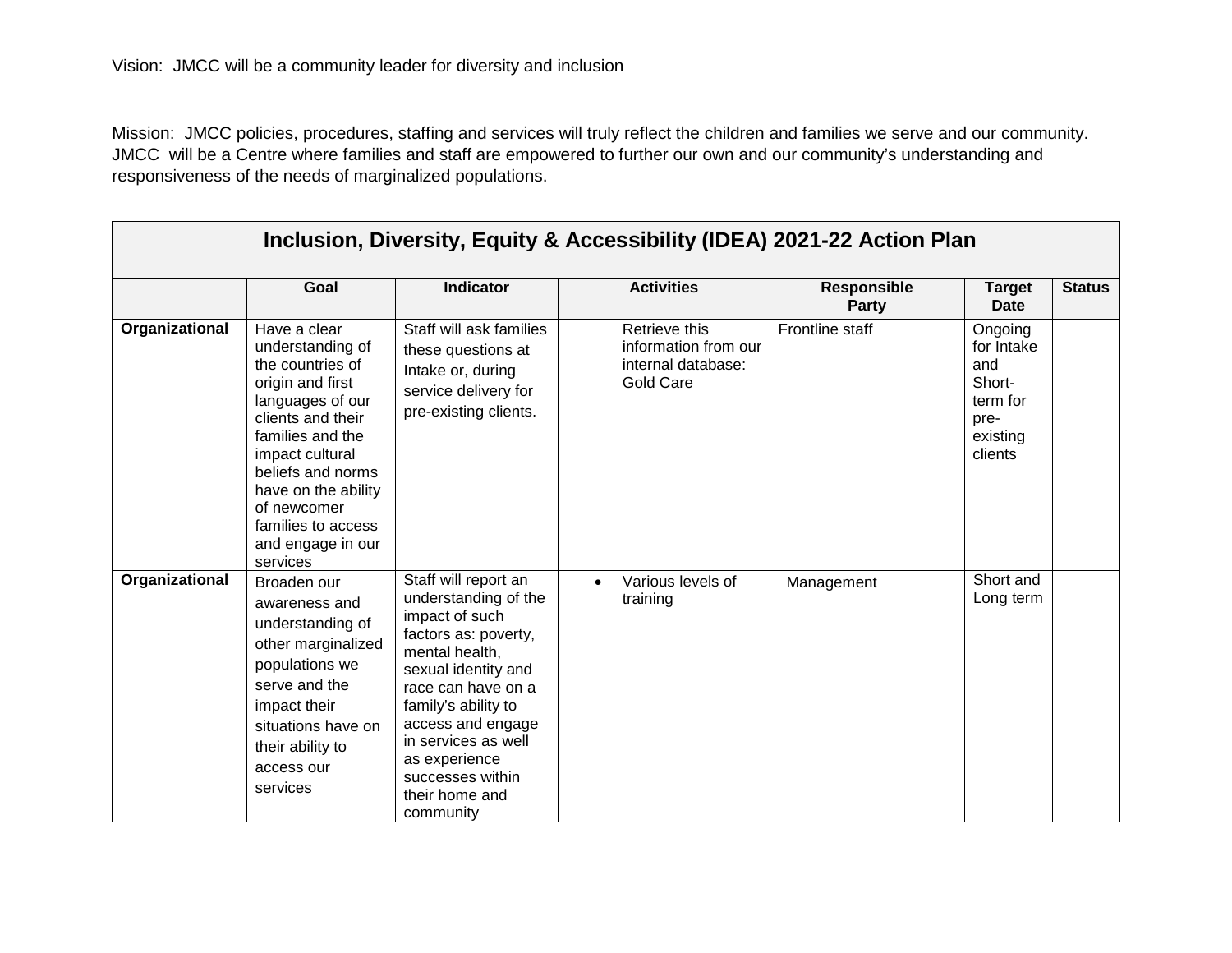| Inclusion, Diversity, Equity & Accessibility (IDEA) 2021-22 Action Plan |                                                                                                                                                                                        |                                                                                                                                                         |                                                                                                                                                                                                                               |                                    |                              |               |  |
|-------------------------------------------------------------------------|----------------------------------------------------------------------------------------------------------------------------------------------------------------------------------------|---------------------------------------------------------------------------------------------------------------------------------------------------------|-------------------------------------------------------------------------------------------------------------------------------------------------------------------------------------------------------------------------------|------------------------------------|------------------------------|---------------|--|
|                                                                         | Goal                                                                                                                                                                                   | <b>Indicator</b>                                                                                                                                        | <b>Activities</b>                                                                                                                                                                                                             | <b>Responsible</b><br><b>Party</b> | <b>Target</b><br><b>Date</b> | <b>Status</b> |  |
| Organizational                                                          | JMCC policies and<br>procedures will<br>reflect a culture of<br>acceptance,<br>inclusion, diversity<br>and accessibility<br>for families, staff,<br>volunteers and key<br>stakeholders | Staff and families will<br>report through<br>surveys and informal<br>methods that our<br>policies and<br>procedures reflect<br>our stated goal          | Policies and<br>$\bullet$<br>procedures will be<br>reviewed and<br>revised to ensure<br>language and<br>practices at all<br>levels are inclusive<br>and representative<br>of our community<br>and the populations<br>we serve | Management                         | Medium -<br>term             |               |  |
| <b>Service</b><br><b>Delivery</b>                                       | Service delivery<br>models will be<br>reflective of and<br>responsive to all<br>populations<br>serviced by JMCC                                                                        | Families will report<br>feeling a sense of<br>connectedness and<br>comfort with our<br>Centre and our<br>services                                       | Review our service<br>$\bullet$<br>delivery models<br>beginning with<br>Intake<br>Establish working<br>groups as required<br>and include families<br>in these discussions                                                     | Management & Clinicians            | Medium-<br>term              |               |  |
| <b>Training</b><br>and<br><b>Awareness</b><br><b>Building</b>           | Continue to<br>identify training<br>needs of staff and<br>within our<br>community                                                                                                      | Staff will receive<br>regular opportunities<br>to request and<br>suggest specific<br>training<br>The community will<br>look to JMCC for<br>training and | Prepare and<br>$\bullet$<br>provide general<br>on-line training for<br>all staff to create a<br>basic<br>understanding of<br>such key topics as:<br>unconscious bias,                                                         | <b>IDEA</b> committee              | Short-term                   |               |  |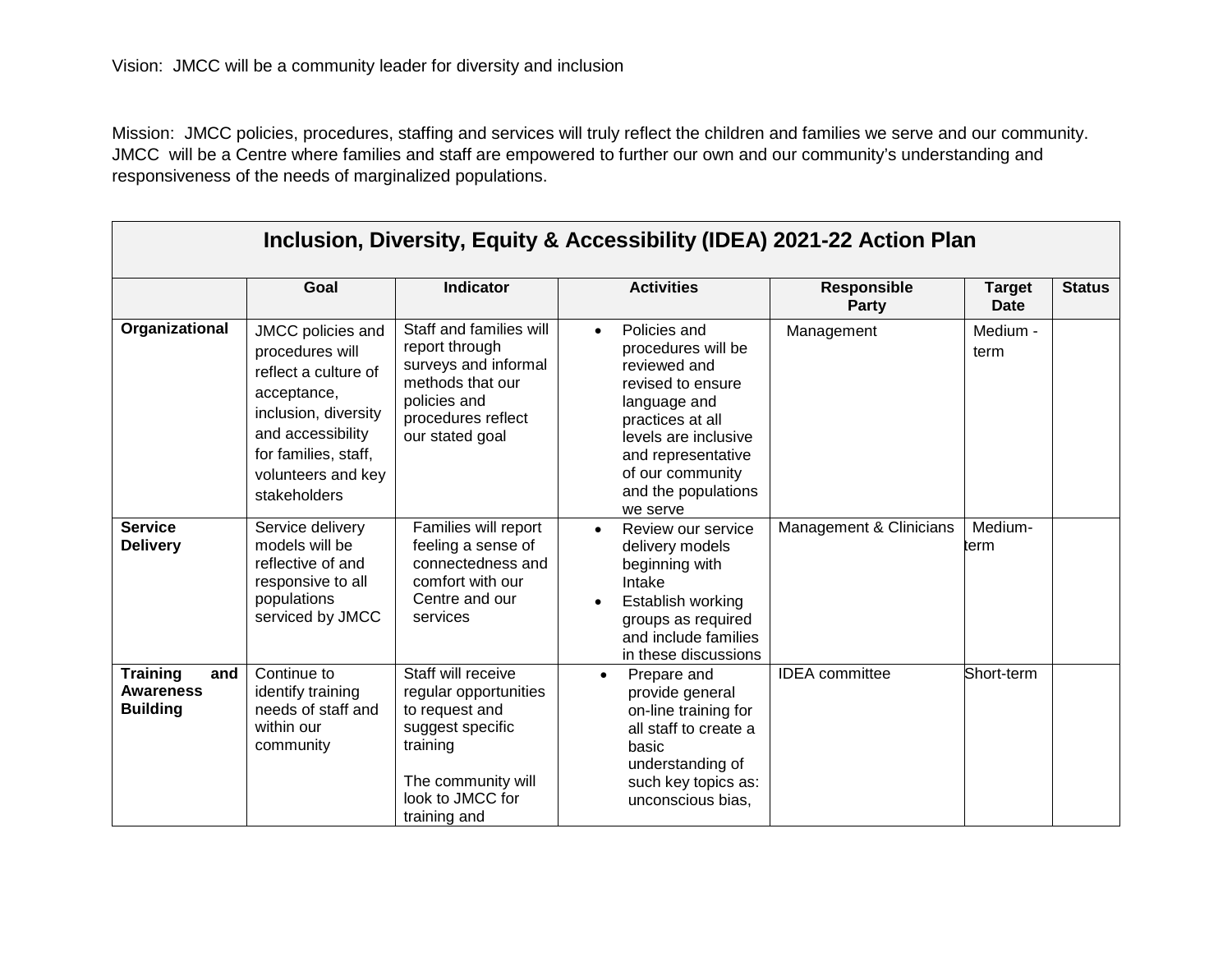| Inclusion, Diversity, Equity & Accessibility (IDEA) 2021-22 Action Plan |                                                                                                                                      |                                                                                                                |                                                                                                                                                                                                                                                                                                                                                                                     |                                          |                              |               |  |
|-------------------------------------------------------------------------|--------------------------------------------------------------------------------------------------------------------------------------|----------------------------------------------------------------------------------------------------------------|-------------------------------------------------------------------------------------------------------------------------------------------------------------------------------------------------------------------------------------------------------------------------------------------------------------------------------------------------------------------------------------|------------------------------------------|------------------------------|---------------|--|
|                                                                         | Goal                                                                                                                                 | <b>Indicator</b>                                                                                               | <b>Activities</b>                                                                                                                                                                                                                                                                                                                                                                   | <b>Responsible</b><br><b>Party</b>       | <b>Target</b><br><b>Date</b> | <b>Status</b> |  |
|                                                                         |                                                                                                                                      | awareness building<br>related to<br>accessibility and<br>inclusion of persons<br>with physical<br>disabilities | systemic racism<br>and privilege<br>Mobilize our clients<br>$\bullet$<br>and families to<br>assist JMCC in the<br>identification of<br>training needs and<br>awareness building<br>as well as with the<br>creation and<br>delivery of some<br>training<br>opportunities<br>Consider adding<br>$\bullet$<br>Land<br>Acknowledgement<br>statements at the<br>beginning of<br>meetings | <b>PEER Manager</b><br>Senior Management | Medium<br>term<br>Short-term |               |  |
| <b>Training and</b><br><b>Awareness</b><br><b>Building</b>              | To increase<br>employee<br>understanding of<br>the impact of<br>culture on a<br>person's beliefs,<br>values and<br>behavior in order | Staff report greater<br>understanding                                                                          | Offer staff training<br>$\bullet$<br>on updated<br>research and<br>knowledge on the<br>impact of culture<br>on newcomer<br>populations that                                                                                                                                                                                                                                         | Management                               | Medium-<br>term              |               |  |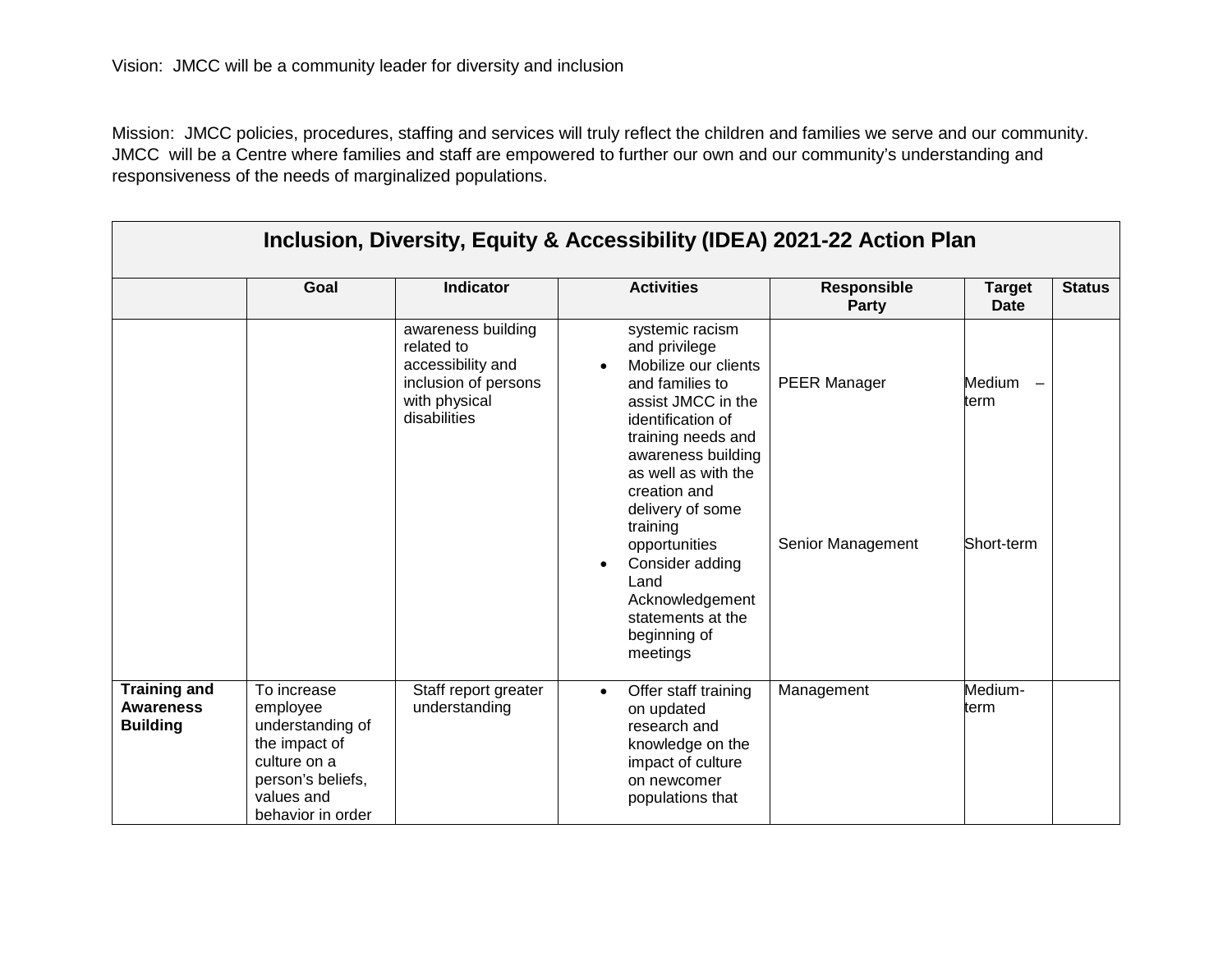| Inclusion, Diversity, Equity & Accessibility (IDEA) 2021-22 Action Plan |                                                                                                                                                                                                                     |                                                                                                          |                                                                                                                                                                                                                                                                                                                                                                  |                                                   |  |  |  |
|-------------------------------------------------------------------------|---------------------------------------------------------------------------------------------------------------------------------------------------------------------------------------------------------------------|----------------------------------------------------------------------------------------------------------|------------------------------------------------------------------------------------------------------------------------------------------------------------------------------------------------------------------------------------------------------------------------------------------------------------------------------------------------------------------|---------------------------------------------------|--|--|--|
|                                                                         | Goal                                                                                                                                                                                                                | <b>Indicator</b>                                                                                         | <b>Activities</b><br><b>Responsible</b><br>Party                                                                                                                                                                                                                                                                                                                 | <b>Status</b><br><b>Target</b><br><b>Date</b>     |  |  |  |
|                                                                         | to better support<br>the children and<br>families we serve                                                                                                                                                          |                                                                                                          | access our<br>services the most                                                                                                                                                                                                                                                                                                                                  |                                                   |  |  |  |
| <b>Training and</b><br><b>Awareness</b><br><b>Building</b>              | Develop a method<br>οf<br>measuring<br>progress in<br>employee's ability<br>and comfort to<br>provide culturally<br>competent<br>services                                                                           | Staff will report that<br>they feel confident<br>and able to provide<br>culturally competent<br>services | <b>Director of Client</b><br>Research self-<br>$\bullet$<br>Services<br>reflective tools that<br>measure an<br>individual's comfort<br>level with<br>delivering culturally<br>sensitive service                                                                                                                                                                  | ong - term                                        |  |  |  |
| <b>Communication</b>                                                    | <b>Families that</b><br>access our<br>services will see<br>themselves<br>reflected in printed<br>and virtual material<br>that highlights the<br>services we offer<br>and the children<br>and families we<br>support | Families will report<br>that they see<br>themselves reflected<br>and a sense of<br>connectedness         | Senior Management<br>Statement on our<br>$\bullet$<br>website about our<br>commitment to<br>inclusion and<br><b>PEER Manager</b><br>diversity<br>Include a message<br>$\bullet$<br>in our Orientation<br>Communications<br>booklets<br>Manager<br>Ensure our<br>$\bullet$<br>campaigns, reports<br>and posts are<br>reflective of the<br>populations we<br>serve | $Short -$<br>term<br>$Short -$<br>term<br>Ongoing |  |  |  |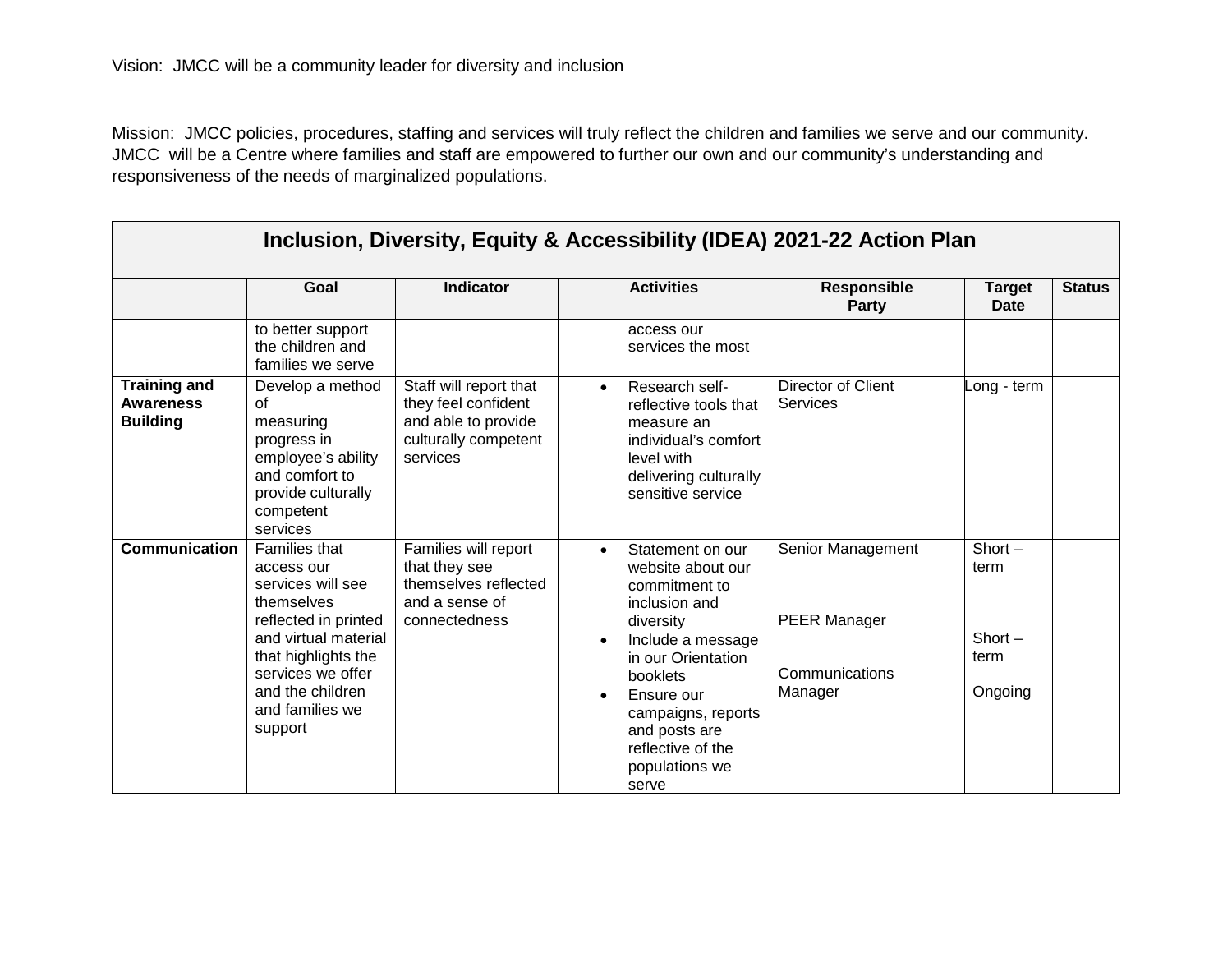| Inclusion, Diversity, Equity & Accessibility (IDEA) 2021-22 Action Plan |                                                                                                                                                     |                                                                                                        |                                                                                                                                                                                                                                                |                                                                                               |                                                                                    |               |  |
|-------------------------------------------------------------------------|-----------------------------------------------------------------------------------------------------------------------------------------------------|--------------------------------------------------------------------------------------------------------|------------------------------------------------------------------------------------------------------------------------------------------------------------------------------------------------------------------------------------------------|-----------------------------------------------------------------------------------------------|------------------------------------------------------------------------------------|---------------|--|
|                                                                         | Goal                                                                                                                                                | <b>Indicator</b>                                                                                       | <b>Activities</b>                                                                                                                                                                                                                              | <b>Responsible</b><br><b>Party</b>                                                            | <b>Target</b><br><b>Date</b>                                                       | <b>Status</b> |  |
| <b>Communication</b>                                                    | Increase<br>availability of<br><b>JMCC</b> written<br>material for<br>families in<br>languages that<br>reflect the<br>populations served<br>at JMCC | Materials will be<br>available in<br>languages other<br>than English                                   | Identify funding<br>$\bullet$<br>opportunities to<br>translate our most<br>used forms                                                                                                                                                          | Management                                                                                    | Short $-$<br>term for<br>Arabic<br>language<br>Long-term<br>for other<br>languages |               |  |
| <b>Communication</b>                                                    | JMCC will be seen<br>within our<br>community as a<br>key stakeholder in<br>the promotion of<br>equity for all<br>marginalized<br>populations        | Community<br>partners and<br>organizations will<br>look to JMCC for<br>resources and best<br>practices | Promote &<br>$\bullet$<br>celebrate<br>opportunities to<br>bring attention to<br>the needs of<br>marginalized<br>through public<br>speaking<br>engagements,<br>awareness building<br>events and<br>projects and<br>through our social<br>media | Management<br>$\bullet$<br><b>IDEA</b> committee<br>Communications<br>Manager<br><b>Staff</b> | Ongoing                                                                            |               |  |
| <b>Communication</b>                                                    | Awareness<br>building of the<br>unique needs of<br>the children and                                                                                 | Increase in our<br>public<br>communication in<br>this area                                             | Promoting<br>$\bullet$<br>Awareness of<br>initiatives and<br>special days that<br>highlight the needs                                                                                                                                          | Communications<br>Manager<br><b>PEER Manager</b><br><b>Staff</b>                              | Ongoing                                                                            |               |  |